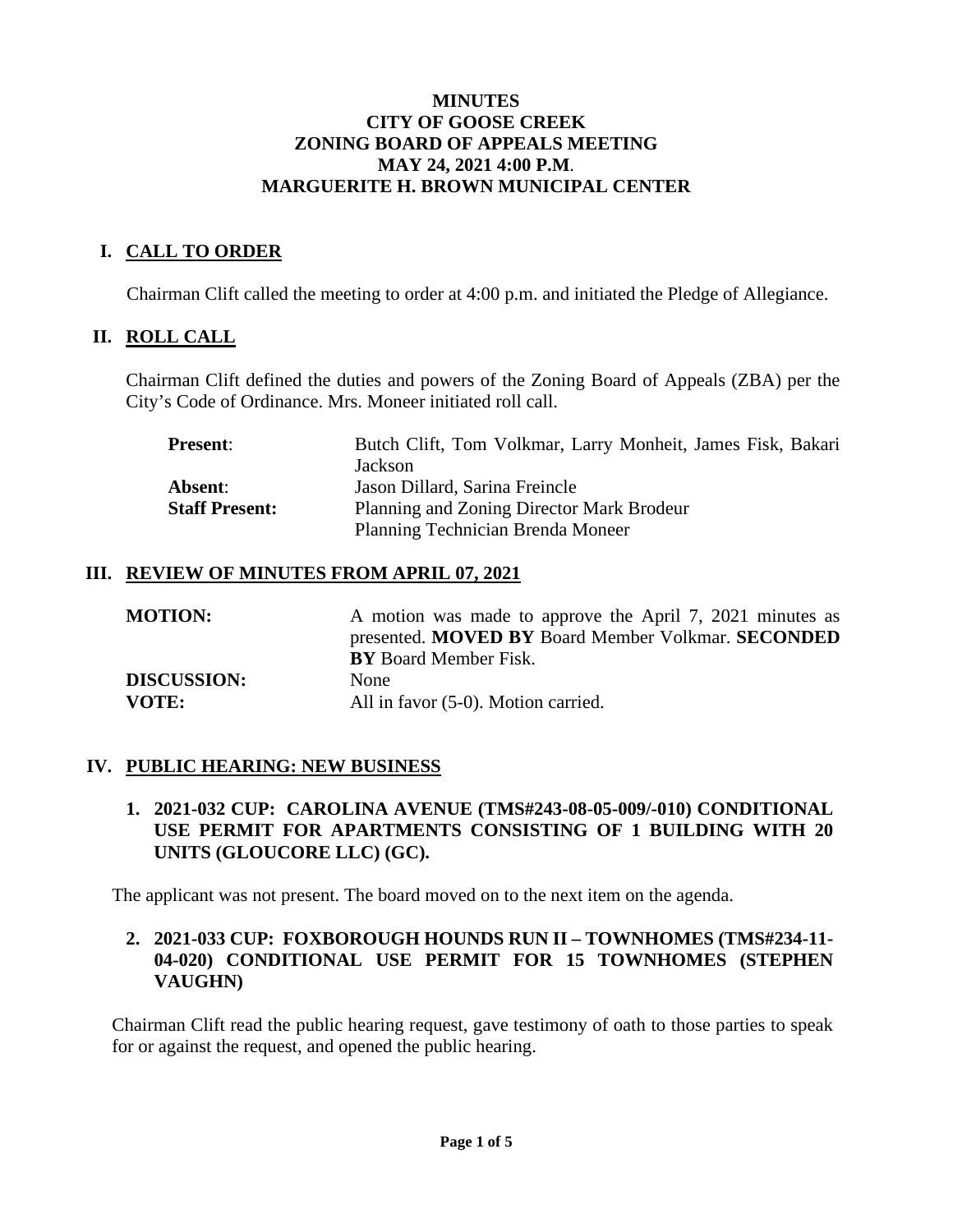Mr. Brodeur presented staff report. He stated the property owner, Steven Vaughn, is appearing before the Zoning Board of Appeals (ZBA) for a Conditional Use Permit (CUP) to construct fifteen (15) townhome units in the Residential High Density (R-3) zoning district along St. James Avenue.

Mr. Brodeur stated the parcel is approximately an acre and the number of units being proposed is consistent with the table in the Zoning Ordinance for multi-family uses. He stated R-3 is an appropriate zoning designation for multi-family uses in most cities; unfortunately, in the City of Goose Creek, it still requires the owner to obtain a CUP to construct townhomes.

Mr. Brodeur stated at this point, the applicant has not fully developed site plans and architectural elevations for Hounds Run. Since this is a conditional use, the ZBA may place conditions of approval on the ultimate development of the site. Staff has the following recommendations for conditions of approval.

- 1. Any access to St. James Avenue is taken through existing curb cuts. No new curb cuts along St. James Avenue shall be allowed.
- 2. If parking is to be located between the dwellings and St. James Avenue (as shown on Plat), then a 20-foot-wide landscaped buffer shall be installed to meet the buffer requirements.
- 3. All required parking shall not utilize paved surfaces from adjacent sites to maneuver unless a reciprocal access agreement is executed.
- 4. The applicant shall state for the record what the "Future Development" site has, if any, to the relationship with subject site.
- 5. Direct the applicant to return with plans, specifications, and architectural drawings for approval by the Zoning Administrator.

Mr. Vaughn stated he bought this property in 1993 from the bank. It was sold to him at an auction based on a pad ready site. At the time, the site had everything including the striping for the parking spots. He stated water, sewer, sidewalks, and curb cuts are already in. He stated this property has sat since 1993 and now we are choosing to move forward. He stated he does not have the plans as he has someone interested in purchasing the property. He stated he thought it was premature for the interested party to invest in plans before a conditional approval from the ZBA was made. He stated we are not changing the use.

Chairman Clift clarified that the applicant is requesting permission for the new owners to build town homes on this site. Mr. Vaughn stated yes. The board discuss their concerns regarding the changing of building codes in the last thirty (30) years. The board stated it will be difficult to decide without knowing what will be built on the site. The board reviewed the seventeen criteria for a CUP that Mr. Vaughn submitted with his application.

1. **Setbacks, buffers, fences, or planting strips protect adjacent properties from adverse influence of the proposed use, such as noise, vibration, dust, glare, odor, traffic congestion and similar factors**: Structures will adhere to minimum setbacks which will sufficiently protect adjacent properties from adverse influence of items listed. Natural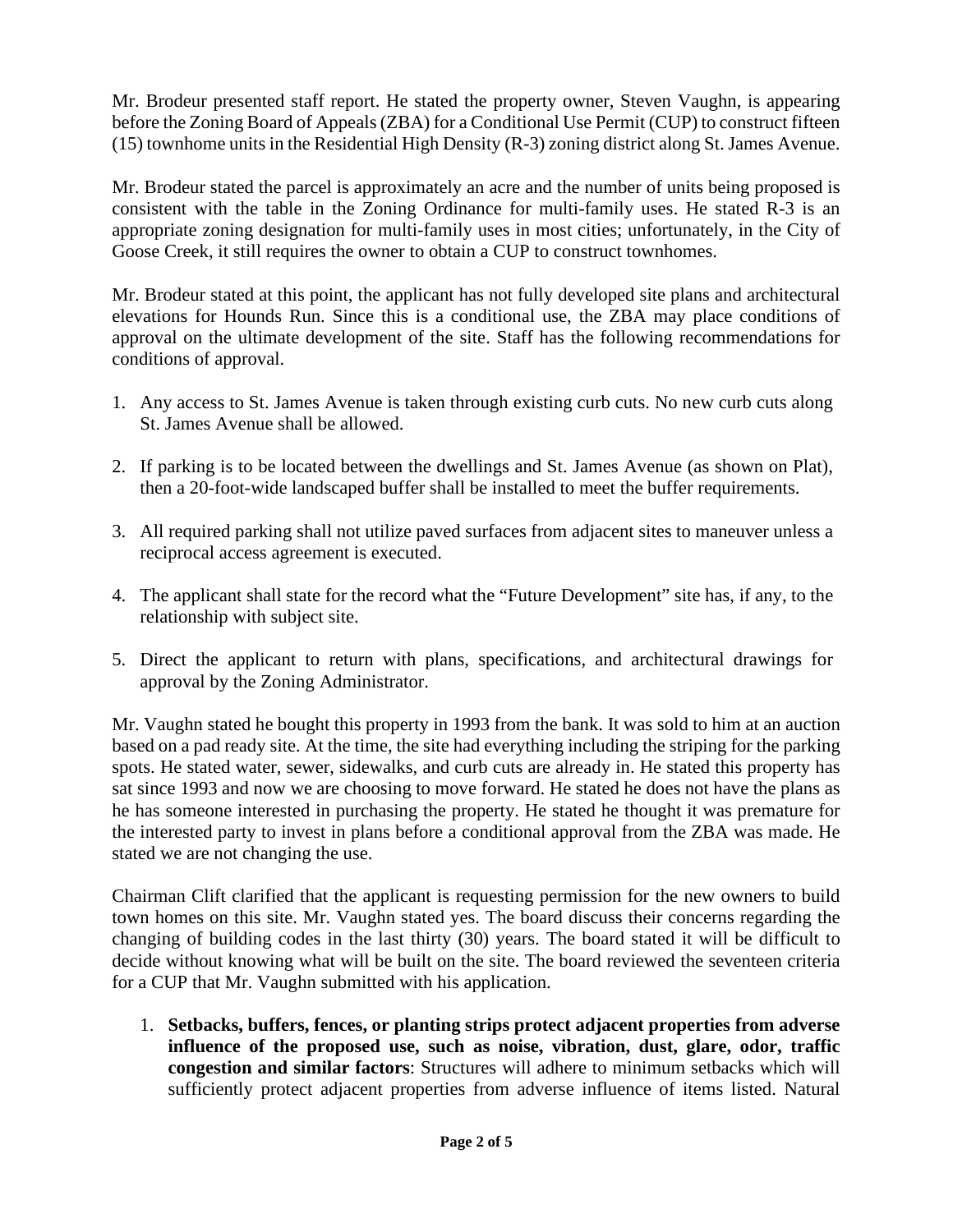buffer exists along Saint James Avenue / Highway 176, and a combination of natural and planted buffer exists along Brush Boulevard. Both buffers have existed for many years and will effectively screen the newly constructed structures.

- **2. Vehicular traffic flow would not increase, and pedestrian movement would not be diminished or endangered: ingress and egress roads placed away from the intersection of Carolina Ave/Marilyn street to reduce potential impact of additional traffic flow:** Two points of ingress / egress were originally designed and installed for this development; therefore, traffic flow and pedestrian movement would not be adversely impacted.
- 3. **Off-street parking and loading, and ingress/egress points of proposed uses will be adequate as to location, capacity, and design:** Parking is in accordance with city ordinance guidelines: 35 spaces based on 9' x 18' parking stalls.
- 4. **Property values, general character and welfare of nearby areas will not be deteriorated**: Construction of the new townhouses will increase the property value of existing townhouses and be built in a manner complementary to the existing townhouses. Additionally, the overall appearance will be improved with all driving and parking areas being re-asphalted. The completion of this townhouse project would alleviate issues with this developed land that is currently susceptible to litter, loitering, trespassers, etc.
- 5. **The proposed use shall be in accordance with the purpose and intent of the city's Comprehensive Plan, this chapter and other rules and regulations.** The completion of this development would address a need for more townhouses within the city limits while affording an additional tax base for the city.
- 6. **The proposed use shall be compatible with the existing neighborhood character and be consistent with the character and purpose of the applicable zoning district**: The property is zoned R-3 and has already been approved by the City of Goose Creek. The project is in conformity with permissible structures to be built in a R-3 district, and the townhouses are being built in a townhouse only development that conforms to the general character of the existing townhouses.
- 7. **The proposed use shall not adversely affect surrounding land use, as measured in terms of its physical size, intensity of use, visual impact, and proximity to other structures:** The project is compatible and in line with existing buildings–which are townhouses.
- 8. **The proposed use complies with all applicable development standards of the city**: Complies with the City's development standards.
- 9. **The proposed use is not detrimental to the public health, safety or general welfare of the city and its citizens**: The use does not pose a threat to public health, safety, or general welfare, but does in fact offer additional housing opportunity to the public in an additional form in short supply. Additionally, the site offers emergency personnel two routes of ingress / egress to the property.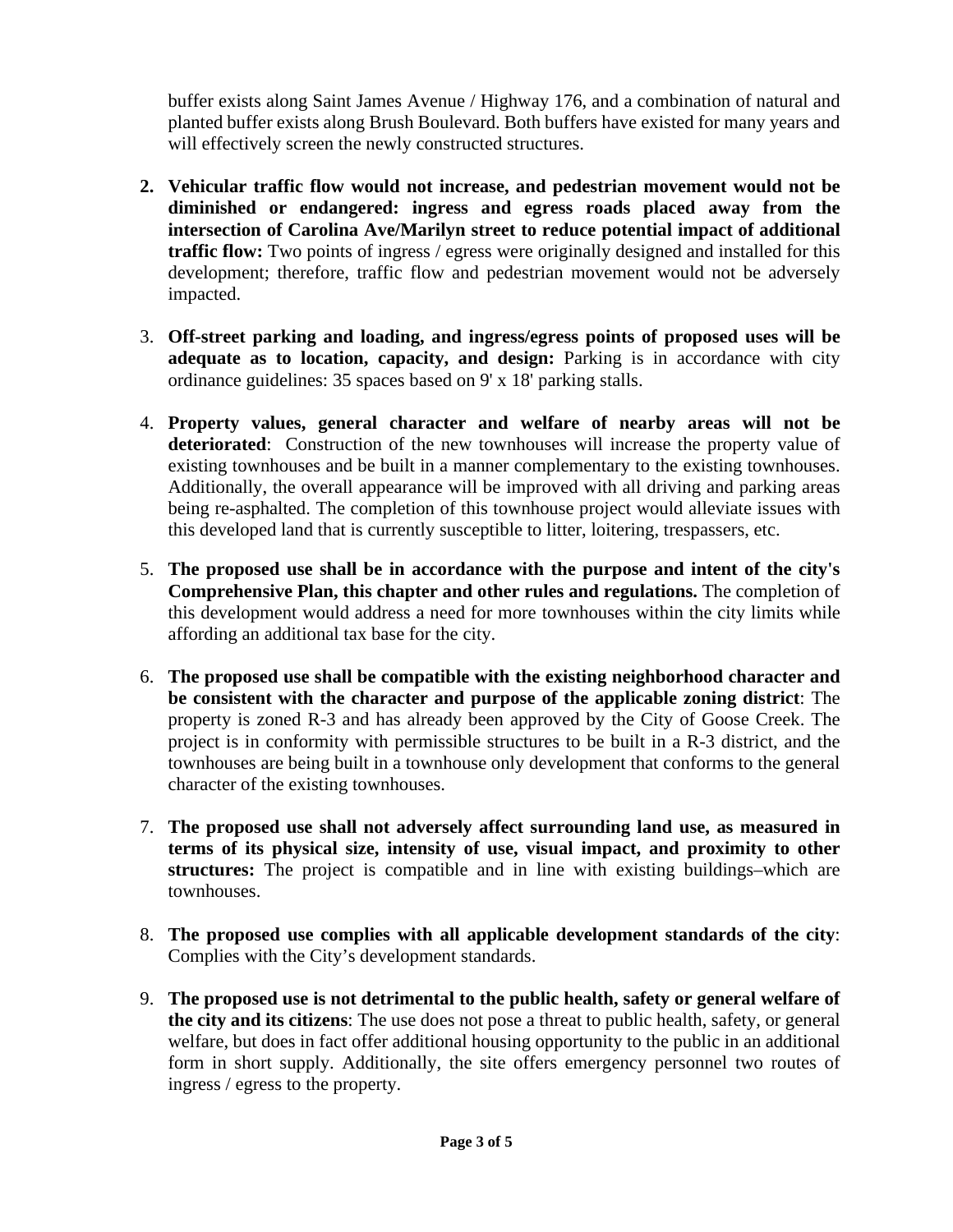- 10. **The proposed use shall not constitute a nuisance or hazard because of the number of persons who will attend or use the facility, of the vehicular movement, of noise or fumes or of the type of physical activity:** The configuration of the project accounts for the necessary parking lot size and number of parking stalls to mitigate the above factors.
- 11. **The proposed use shall not create or aggravate hazards to vehicular or pedestrian traffic on the roads and sidewalks, both off-site and on-site**: The parking and pedestrian traffic is contained within the development. Curb and sidewalk have already been installed from the City's approval of the plat. Sidewalks giving access to residents and emergency personnel to each townhouse.
- 12. **The proposed use shall not create glare from vehicular and stationary lights and the extent to which the lights will be visible from the adjacent zoning districts**: Existing buffers will screen between properties and mitigate above factors. Exterior lighting installed will only be lighting to illuminate the townhouses' entry doors as required by building code. Such lighting does not produce enough lumens to create vehicular glare factors or infringe on adjacent zoning districts.
- 13. **The proposed use shall not destroy, create a loss, or cause damage to natural scenic, history features of significant important**: There are not any such features on the property.

Board Member Volkmar stated the City is requesting five (5) additional conditions that Mr. Brodeur mentioned in his staff report. Board Member Volkmar reviewed these additional conditions with Mr. Vaughn. No one from the public spoke in favor or in opposition of the request.

# **MOTION:** A motion was made to approve the CUP for a multi-family development for the parcels identified as TMS#234-11-04-020 having found the application satisfies the thirteen (13) criteria for a conditional use permit as outline in section 151.171 (c) of the zoning ordinance with the following conditions to be added:

- 1. Any access to St. James Avenue is taken through existing curb cuts. No new curb cuts along St. James Avenue shall be allowed.
- 2. If parking is to be located between the dwellings and St. James Avenue (as shown on Plat), then a 20-foot-wide landscaped buffer shall be installed to meet the buffer requirements.
- 3. All required parking shall not utilize paved surfaces from adjacent sites to maneuver unless a reciprocal access agreement is executed.
- 4. The applicant shall state for the record what the "Future Development" site has, if any, to the relationship with subject site.
- 5. Direct the applicant to return with plans, specifications, and architectural drawings for approval by the Zoning Administrator.